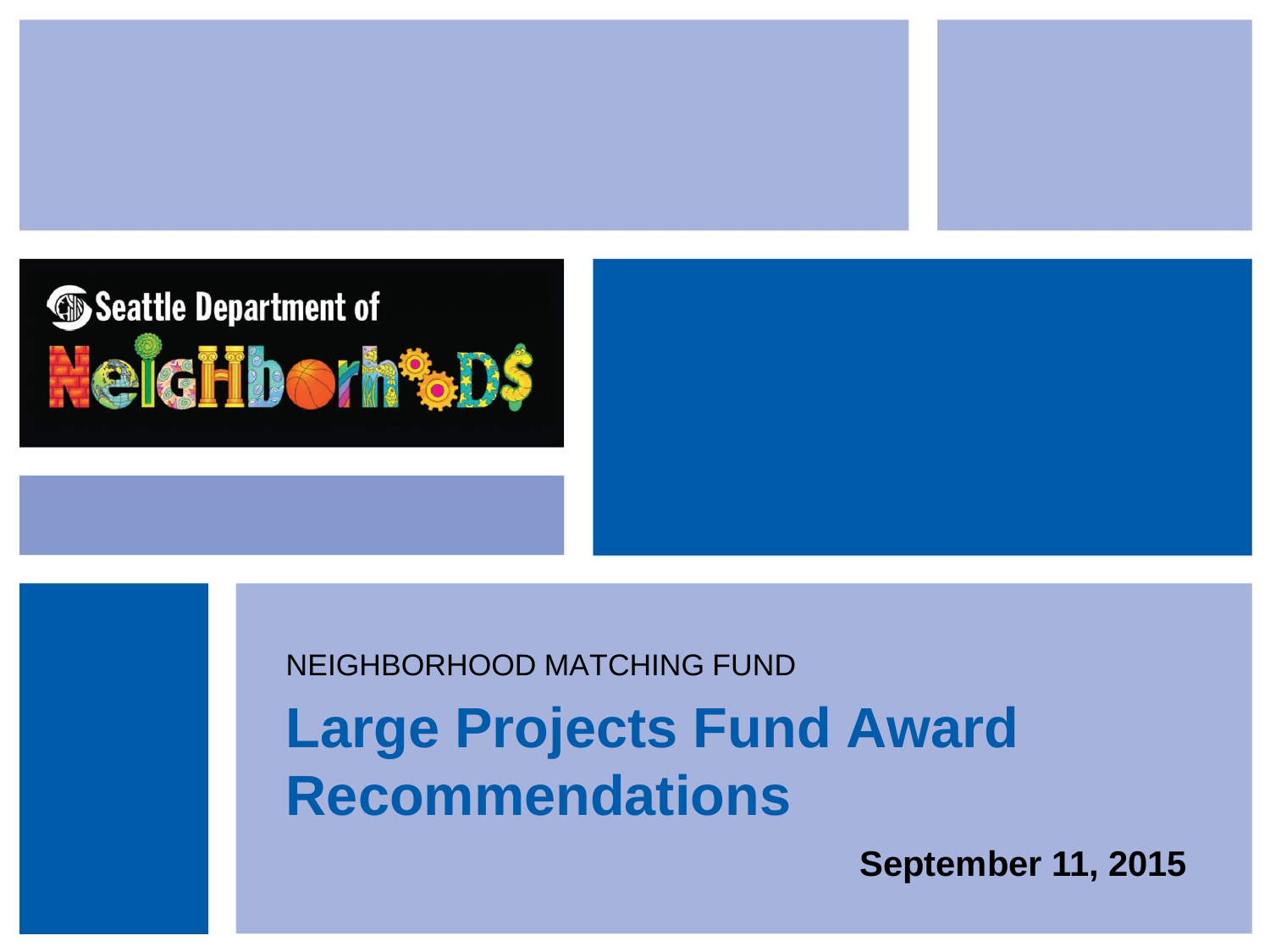#### **Large Projects Fund Process**

**February-April**: Workshops

**May**: Eligibility Screening

**June**: Application Review by 2 Review Teams

- 13 Citywide Review Team (CRT) members volunteered 60+ hours in 4 weeks
- 32 District Council Review Teams (DCRT) members (from 8 Districts)
- **July:** CNC Approval

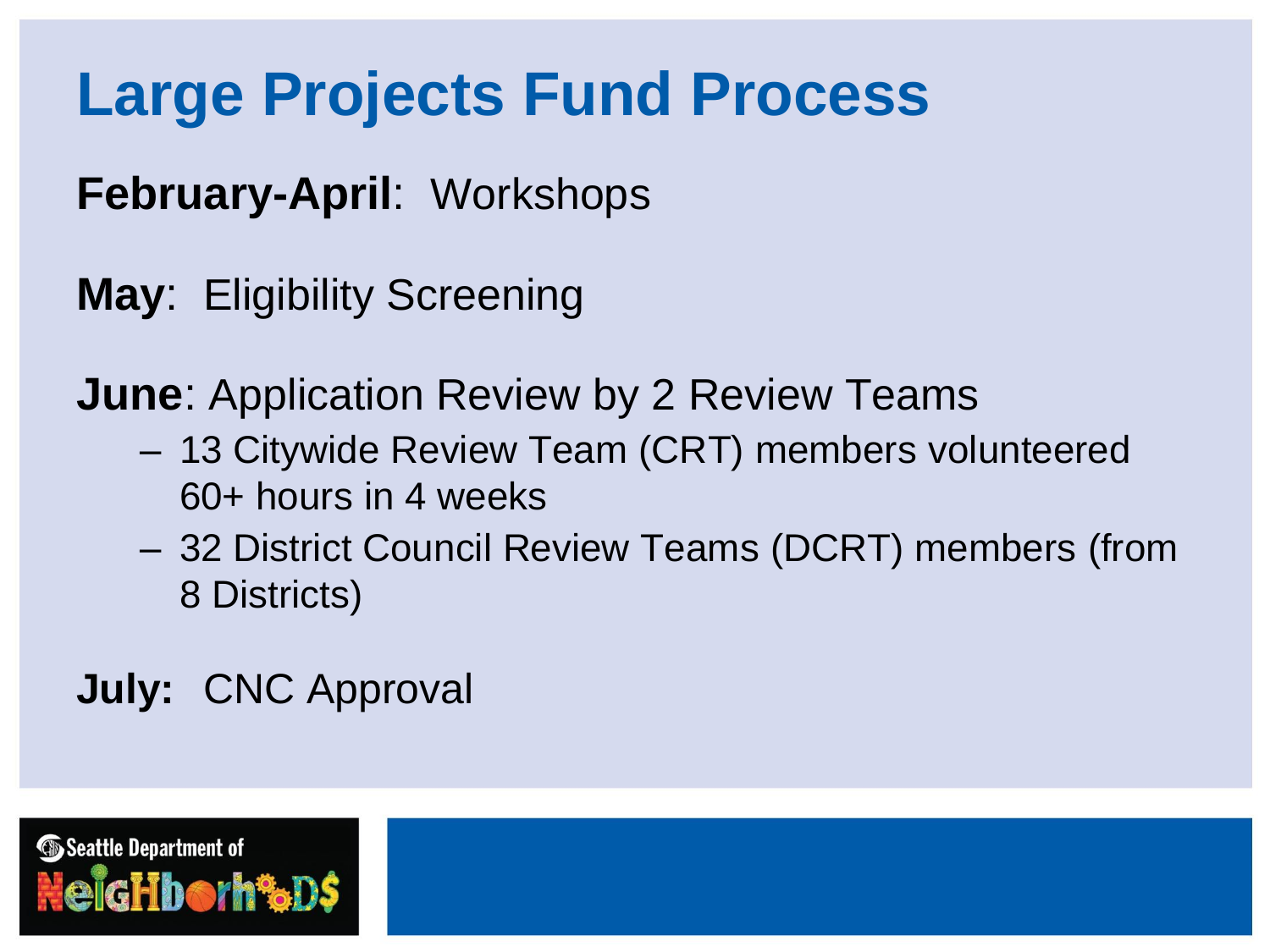#### **District Totals**

|                    | <b>Projects</b> | <b>Recommended</b><br><b>Award Amount</b> | <b>Match Amount</b> |
|--------------------|-----------------|-------------------------------------------|---------------------|
| Central            | 3               | \$193,239                                 | \$382,657           |
| Delridge           |                 | \$69,975                                  | \$47,760            |
| Downtown           | $\overline{2}$  | \$180,000                                 | \$460,925           |
| East               | $\overline{2}$  | \$100,000                                 | \$273,293           |
| <b>Lake Union</b>  | $\overline{2}$  | \$149,000                                 | \$170,732           |
| <b>Northeast</b>   | 3               | \$213,301                                 | \$296,229           |
| <b>Northwest</b>   | $\overline{2}$  | \$200,000                                 | \$296,664           |
| <b>Southeast</b>   | 4               | \$400,000                                 | \$1,032,930         |
| <b>Grand Total</b> | 19              | \$1,505,515                               | \$2,961,190         |

**Seattle Department of<br>Reighborht 6DS**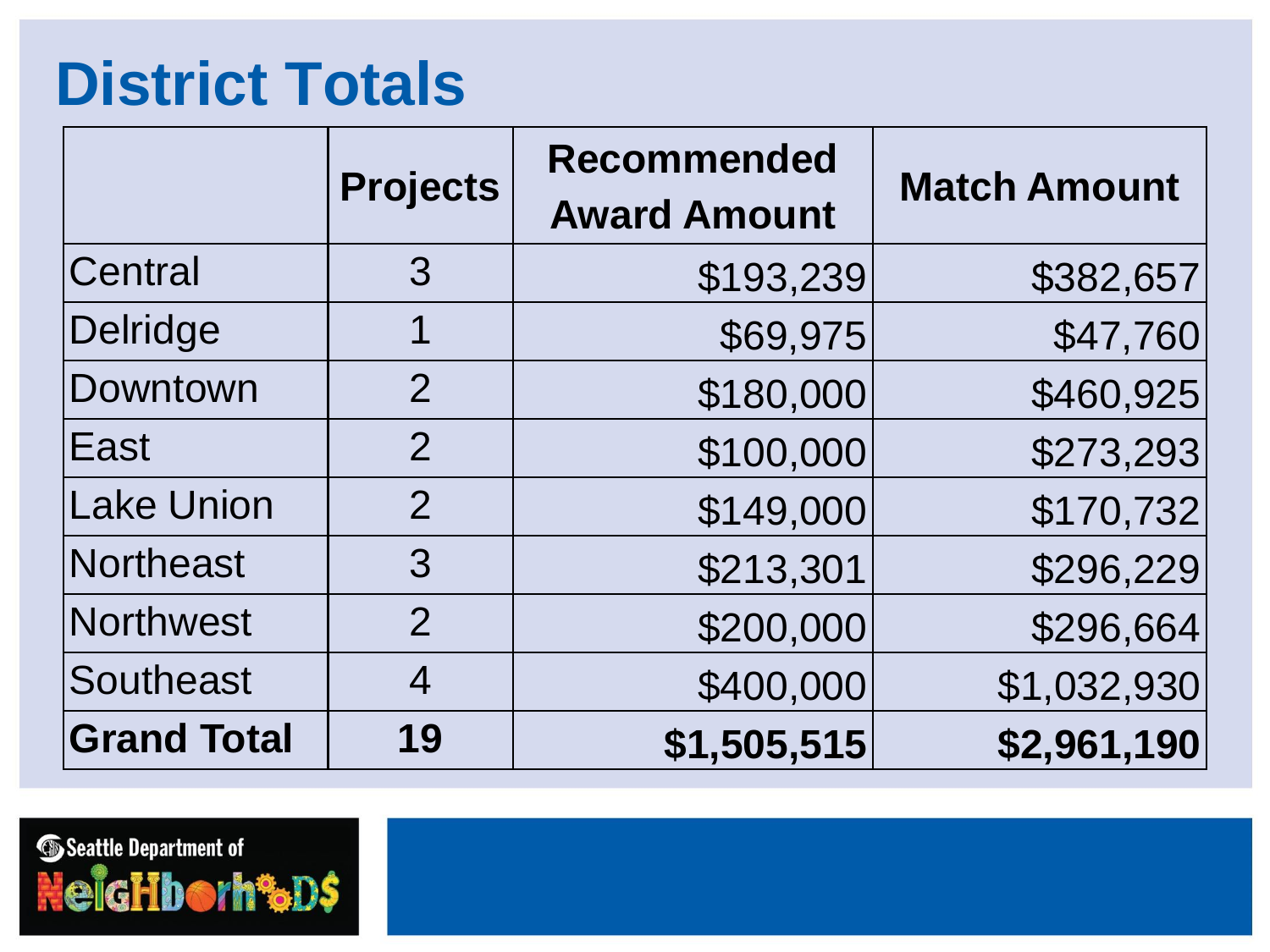### **LPF Award Recommendations**

- Cherry Street Urban Rain Garden
- Mount Baker Community Clubhouse Renovation
- Broadview Community Playground Improvement Project
- Yesler Swamp Restoration and Boardwalk
- Weedin Place Gateway and Public Space
- John Stanford School Playground Renovation Project
- Construction Planning for East Howe Steps Plaza
- Community Performance Hall Renovation
- Activating Rainier Beach Urban Farm and Wetlands
- Pike Place Market Neighborhood Center

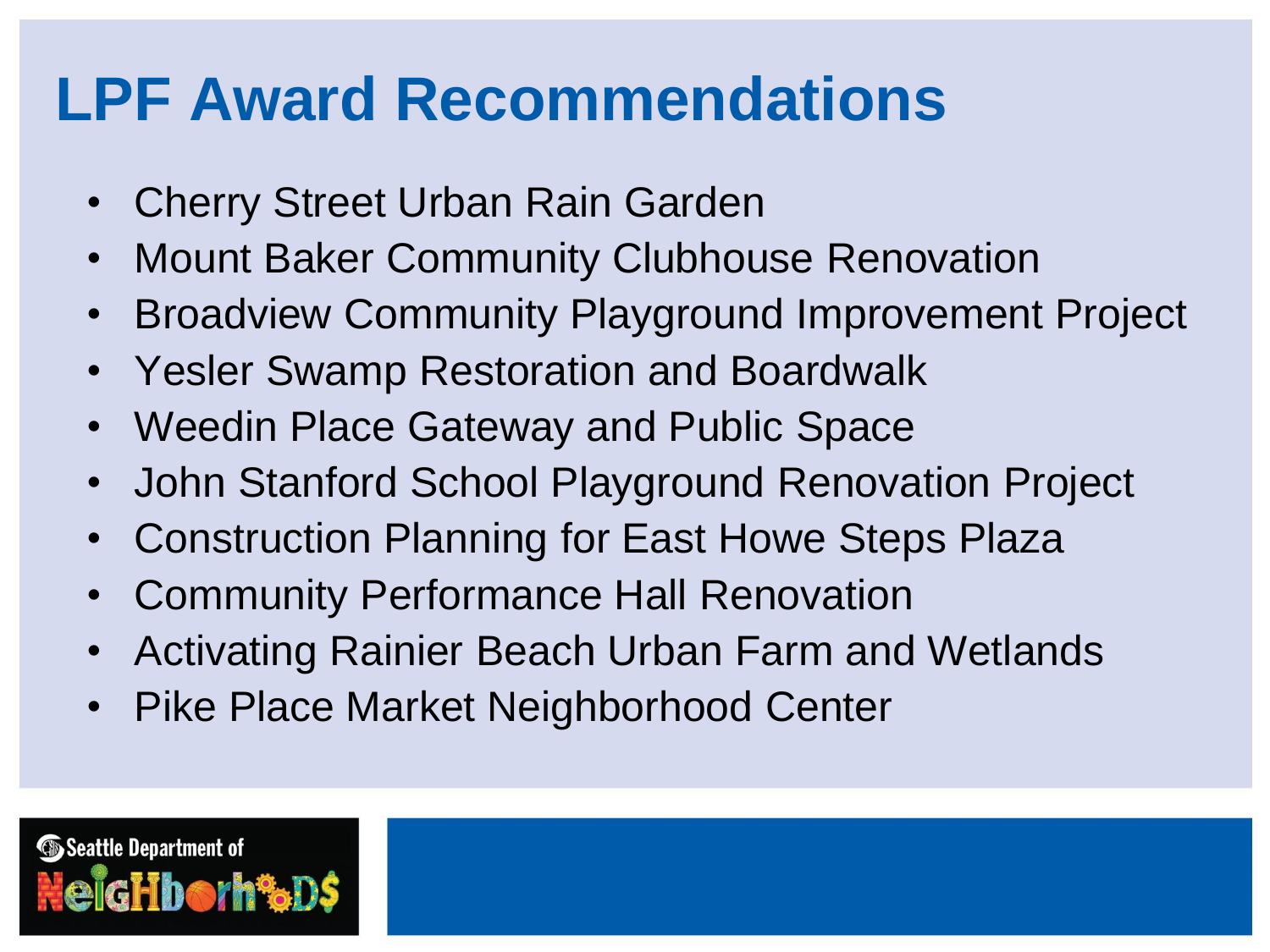## **LPF Award Recommendations**

- Jimi Hendrix Park: Are You Experienced? Phase 2
- Seward Park Torii Construction Project
- Melrose Promenade Implementation
- **Rainier Valley Corps Project**
- Viewlands Elementary Playground Improvement Project
- Delridge Neighborhoods Cultural Event Series
- Central Area Senior Center Planning Options for Facility Redevelopment
- Legacy of Justice at Hirabayashi Place
- Jackson Street Workers' Mural